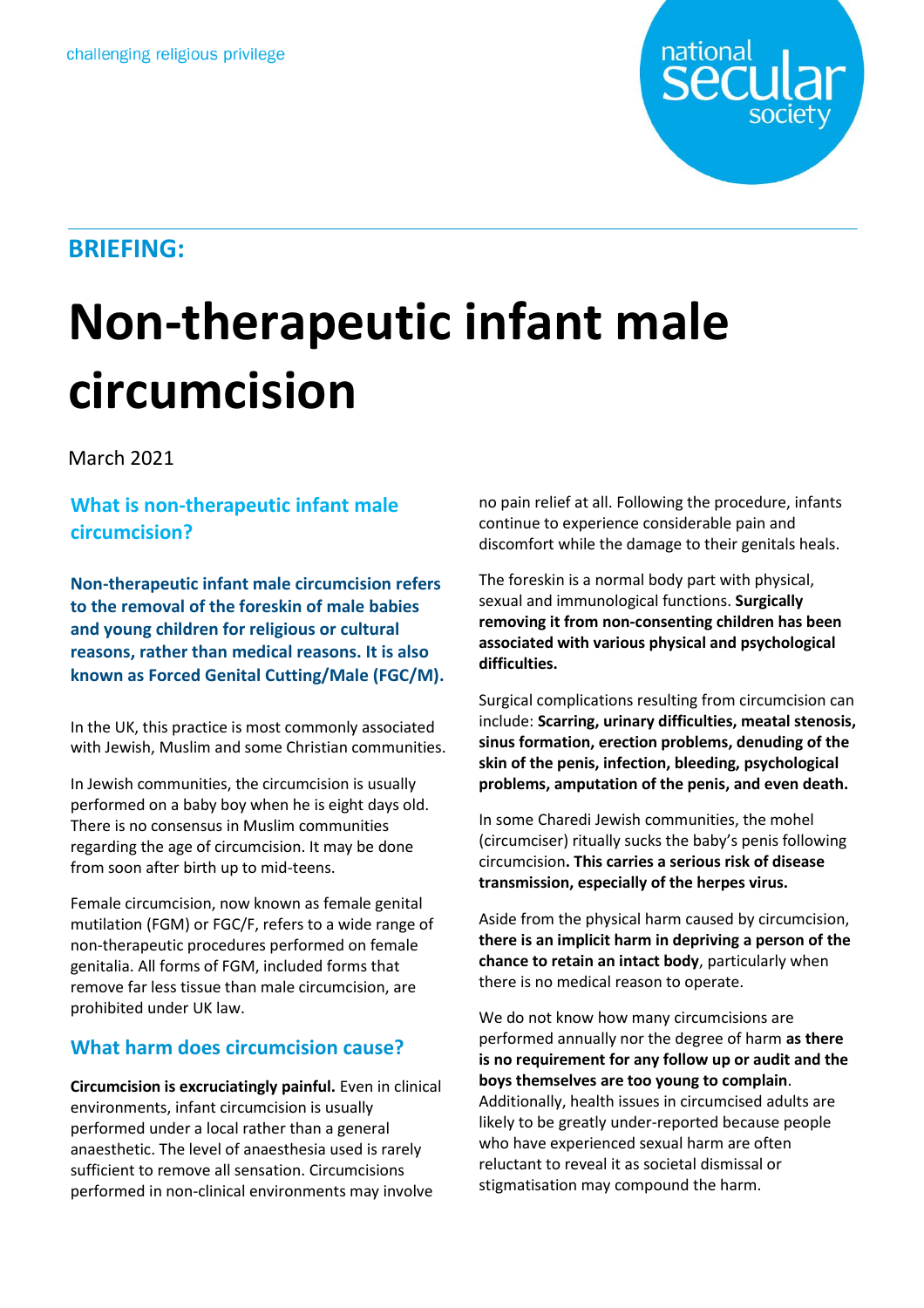## **What's the law regarding circumcision?**

**There is very limited regulation of non-therapeutic male circumcision in the UK.** Doctors registered with the General Medical Council must perform the procedure in suitable medical settings with appropriate attention to hygiene, sterility and aftercare. **However, there is no requirement for the non-consenting child to have a medical problem in order for their foreskin to be removed.**

Non-doctors performing infant circumcision in the UK have no such regulation and are free to cut boys' penises with unsterilised scissors or knives on kitchen tables or ironing boards.

The High Court ruled in Re B & G (2015) that nontherapeutic male circumcision (including competently performed circumcision) constitutes "significant harm" to a child for the purposes of the Children Act in the context of care proceedings. The High Court further concluded that to claim male circumcision is less invasive or harmful than some forms of female genital mutilation (FGM) would contradict the evidence and indeed be "irrational".

UK law requires that both parents provide consent to non-therapeutic neonatal circumcision. Additionally, if the child is old enough to express a view, he should be involved in decisions about whether he should be circumcised. However, in a study of 62 nontherapeutic circumcisions undertaken in the UK between 2005 and 2006, both parents consented to the procedure in only four cases (6.2%), and in no case was the patient's consent obtained.

#### **Does infant circumcision have any health benefits?**

Throughout history, male circumcision has been advocated as a pseudo-medical cure for a variety of ailments ranging from epilepsy to excessive masturbation. However, any marginal health claims are extremely contested. **The NSS is unaware of any national medical, paediatric, surgical or urological society in the world that recommends routine circumcision of all boys as a health intervention.** If the benefits of the operation outweighed the risks, NHS doctors would recommend it for every child – regardless of the parents' religion – and they do not.

Supposed medical benefits of circumcision are increasingly under question in the UK. The proportion of boys in England circumcised for medical reasons had fallen from 35% in the early 1930s to 6.5% by the mid-1980s. An estimated 3.8% of male children in the UK in 2000 were being circumcised by the age of 15. The researchers stated that too many boys, especially under the age of 5, were still being circumcised because of a misdiagnosis of phimosis.

# **What is the National Secular Society's position on circumcision?**

The NSS believes that the right to bodily autonomy is fundamental, and that no-one, regardless of age, sex or religious/cultural background, should undergo nontherapeutic surgery without their express consent.

For this reason, we campaign for an age of consent for non-therapeutic male circumcision, in line with other non-therapeutic body modification such as tattooing.

## **Don't religious groups have the right to freedom of religion and the right to manifest religion or belief?**

Article 9 of the European Convention on Human Rights does provide for a right to freedom of thought, conscience, and religion which includes the freedom to manifest a religion or belief in practice and observance.

**However, this aspect of Article 9 is a qualified right,** which means that limitations on this right can be justified in certain circumstances. We maintain that the right of the individual to bodily autonomy provides such a justification.

Arguments similar to those made to justify the imposition of circumcision are also made to justify other non-therapeutic surgery of children. But UK courts have not accepted that religious/cultural reasons justify any form of assault on children in other contexts, including FGM, facial scarification, religious flagellation, religious deprivation of medicine, or religious starvation.

**The act of non-consensual circumcision violates the child's right to religious freedom**. The imposition of circumcision irrevocably deprives the child of the right